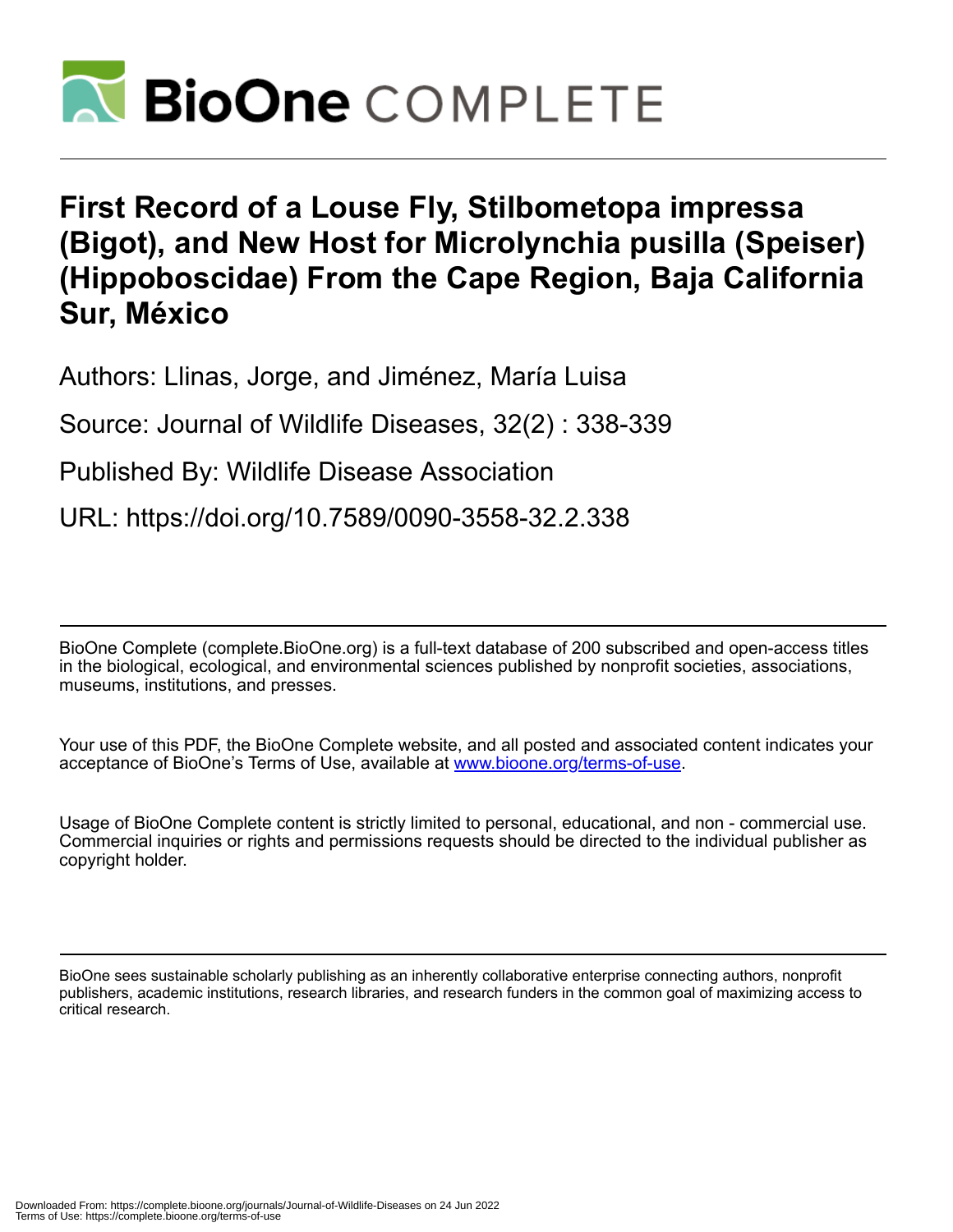## **SHORT COMMUNICATIONS**

Journal of Wildlife Diseases, 32(2), 1996, pp. 338-339 © Wildlife Disease Association 1996

## First Record of a Louse Fly, Stilbometopa impressa (Bigot), and New Host for Microlynchia pusilla (Speiser) (Hippoboscidae) From the Cape Region, Baja California Sur, México

Jorge Llinas and María Luisa Jiménez, División de Biología Terrestre, Centro de Investigaciones Biológicas del Noroeste, Sociedad Civil, Apartado Postal 128, La Paz, Baja California Sur, 23000, México

ABSTRACT: Nine of thirty California quail (Callipepla californica achrustera) captured in autumn of 1992, 17 km west of La Paz, Baja California Sur, México, were parasitized by louse flies. We identified eight Microlynchia pusilla and three Stilbometopa impressa from  $30$  quails in the ratio of  $2.75:1$ . These are the first records of S. impressa for Cape Region and the first time either fly has been reported from the California quail in Baja California Sur.

Key words: Hippoboscidae, louse flies, Callipepla californica, Microlynchia pusilla, Stilbometopa impressa.

Louse flies (Diptera: Hippoboscidae) are hematophagous parasites of birds and mammals (Metcalf and Flint, 1976) including domestic and wild birds (Bequaert, 1955; Maa, 1969; McClure, 1984), as well as sheep, donkeys, horses, and wild mammals of the families Bovidae and Cervidae (López, 1988).

Hippoboscid flies are represented by 19 genera and 150 species distributed mainly in the tropics and subtropics of the world (López, 1988). Eleven genera comprising 21 New World species, and eight Old and New World species have been recorded from México (López, 1988). Many species are poorly studied; Microlynchia pusilla has been reported on white-winged doves (Zenaida asiatica) from Baja California Sur (Cape Region), crissal thrashers (Toxosto*ma dorsale*) from Sonora, and mourning doves (Zenaida macroura) from Clarión Island in the Mexican Pacific Ocean. This fly also was reported from Yucatán on one unknown host (Bequaert, 1955) and has been found on cattle egrets (*Bubulcus ibis*) from the State of México and Tlaxcala (López, 1988). Stilbometopa impressa has been recorded from Sonora as a parasite on elegant quail (Callipepla douglasii) (Bequaert, 1955) and from Campeche on zenaida doves, (Zenaida aurita) (López, 1988).

During research on the food habits of the California quail (Callipepla californica *achrustera*) at the Cape Region, 30 quail (15 females and 15 males) were captured from 27 November to 10 December 1992 in fall traps (Mills and Ryder, 1979) at El Comitán (24°10'N, 110°26'W), 17 km west of La Paz; this area was described by Domínguez (1992). The Cape Region is located at the southern tip of Baja California and is the wettest site on the peninsula. Moist weather favors California quail populations, which are bigger at the Cape Region than other dry parts of the peninsula (Llinas, 1992).

Each captured California quail was placed in a cotton cloth bag and weighed with a coiled spring scale. Most louse flies were captured by hand on the axillary region of the birds, without use of any delousing agent; no other ectoparasites were found. The birds appeared healthy and unaffected by the parasitism. Because of the degree of stress to the birds from being handled, we deloused only 13 individuals of the 30 California quails captured prior to 10 December. Lice from the remainder were collected between until 15 December 1992 and January 1993. California quail not deloused were placed in separate wire mesh cages. All louse flies were stored individually in 70% ethyl alcohol and identified by Guadalupe López, fol-

Downloaded From: https://complete.bioone.org/journals/Journal-of-Wildlife-Diseases on 24 Jun 2022 Terms of Use: https://complete.bioone.org/terms-of-use